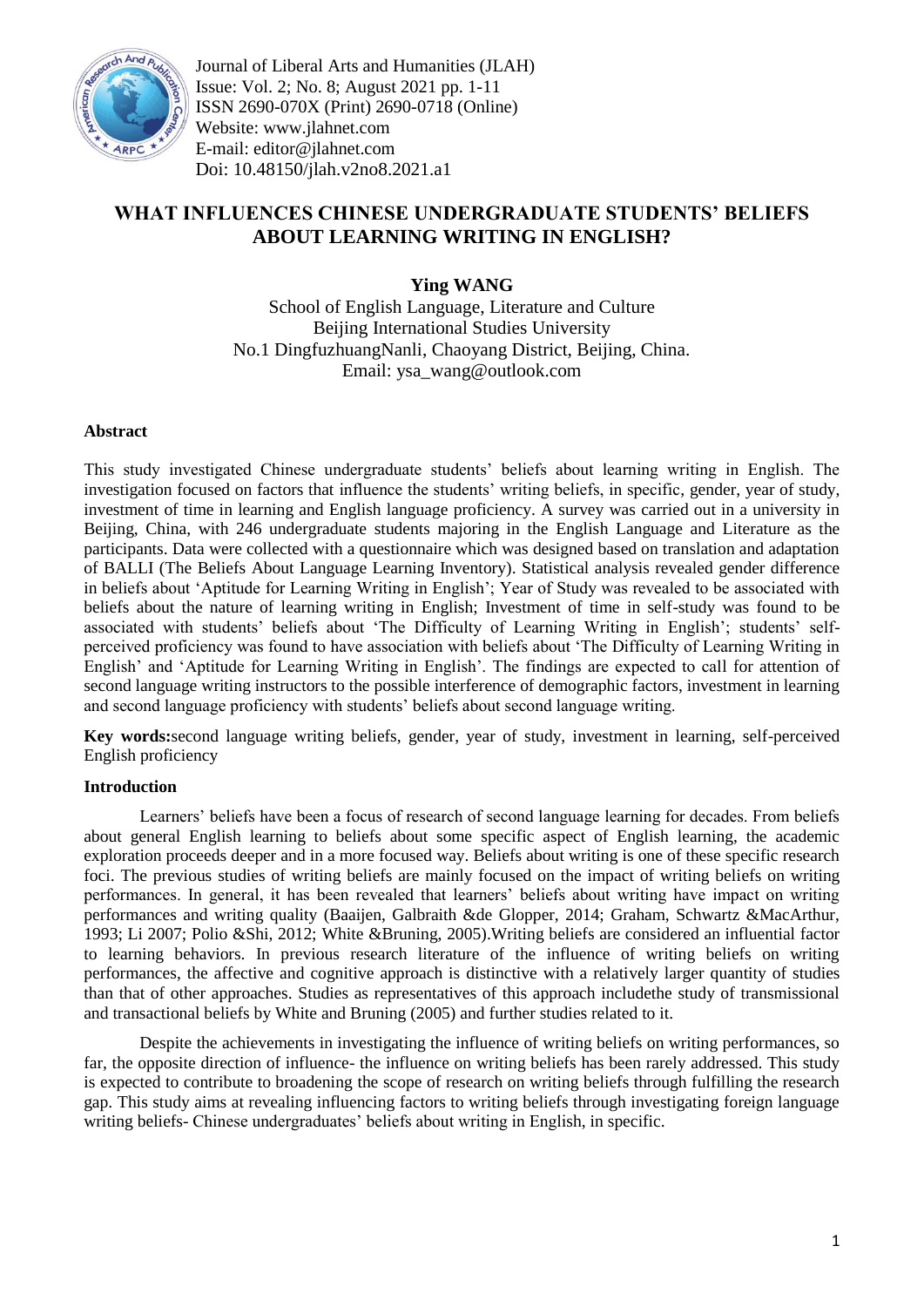#### **Literature Review**

### **The Influence of Writing Beliefs on Writing Performances**

Studies of the impact of writing beliefs on writing performances and writing quality dominates the research of writing beliefs. A significant representative of the studies is the implicit model of writing beliefs which was proposed in White and Bruning (2005) and was adopted and further investigated in some other studies. The model contains two types of writing beliefs- the transmissional beliefs and the transactional beliefs. These two types of writing beliefs were conceptualized based on Schraw and Bruning"s (1996) and Schraw's (2000) work on reading beliefs. The transmissional writing beliefs and the transactional writing beliefs were considered to be in association with different levels of affective and cognitive engagement during the writing process. The former is associated with lower levels while the latter is associated with higher levels (White & Bruning, 2005). That is, writers holding the transmissional beliefs "would envision writing as a way to transfer information from authoritative sources to the reader in a manner that limits how the writer"s ideas are reflected in the text" while writers holding these beliefs "would view the purpose of writing as a way to personally and critically construct the text by actively integrating their own thinking into the process" (White & Bruning, 2005, p. 168). Consequently, these two types of writing beliefs have different influences on writing quality. Transmissional writing beliefs were revealed to have negative correlation with the overall writing quality while transactional writing beliefs were found to have positive correlation with the overall writing quality. Also, transmissional writing beliefs were found to have impact on idea-content development, voice, organization, and conventions; transactional writing beliefs were found to have influence on organization and fluency.

The relationship between transactional and transmissional writing beliefs and writers" engagement was further explored inBaaijen et al. (2014). Two hypotheses-'the single-process hypothesis' and 'the dualprocess hypothesis', were proposed in the study. The former is that "..., transactional and transmissional beliefs are assumed to have their effects through a single underlying dimension of engagement which corresponds to a contrast between a knowledge-telling approach to writing and a knowledge-transforming approach to writing" (p. 82). And, the latter is that "…, transactional beliefs are assumed to be beliefs about the extent to which the writing process should be a top-down or a bottom-up process. Transmissional beliefs are assumed to be beliefs about the type of content to be written about but not in themselves to have a direct influence on the process that the writer engages in" (p. 82). Statistical analysis results of the study denied the single-process hypothesis but supported the dual-process hypothesis. In specific, significant correlations were found between transmissional beliefs and text quality; however, their association was not affected by the type of planning which was found to have significant influence on the relationship between transactional beliefs and text quality. Transactional-belief-holder writers were found to be more likely to develop understanding through writing and their increased understanding was found to be associated with text modification.

The transmissional and the transactional beliefs were studied along with two dimensions of writing beliefs in Sanders-Reio, Alexander, Reio and Newman's (2014) study: audience orientation which is concerned with the writer"s sense of audience and recursive process which is concerned with revision or rewriting. Relations of these four dimensions with writing performance and writing apprehension were examined. Correlation analysis revealed that audience orientation was positively related to writing performance and self-efficacy; transaction was found to be positively related to self-efficacy but not related to writing performance; transmission was found to be negatively related to writing performance and self-efficacy but positively related to writing apprehension. Regression analysis revealed that audience orientation was a positive predictor of self-efficacy while transaction and transmission were negative predictors of it. And, recursive process had no significant predicting power over self-efficacy.

The roles of transmissional and transactional writing beliefs in tasks involving reading and writing were investigated in Mateos et al. (2011) together with epistemological beliefs and reading beliefs. Significant correlations were found between epistemological beliefs, reading beliefs and writing beliefs. "In particular, significant correlations were found between the fixed ability factor and transaction writing beliefs; between the quick learning factor and transaction writing beliefs; between the simple knowledge factor and reading beliefs, and between the simple knowledge factor and writing beliefs" (Mateos et al. 2011, p. 290).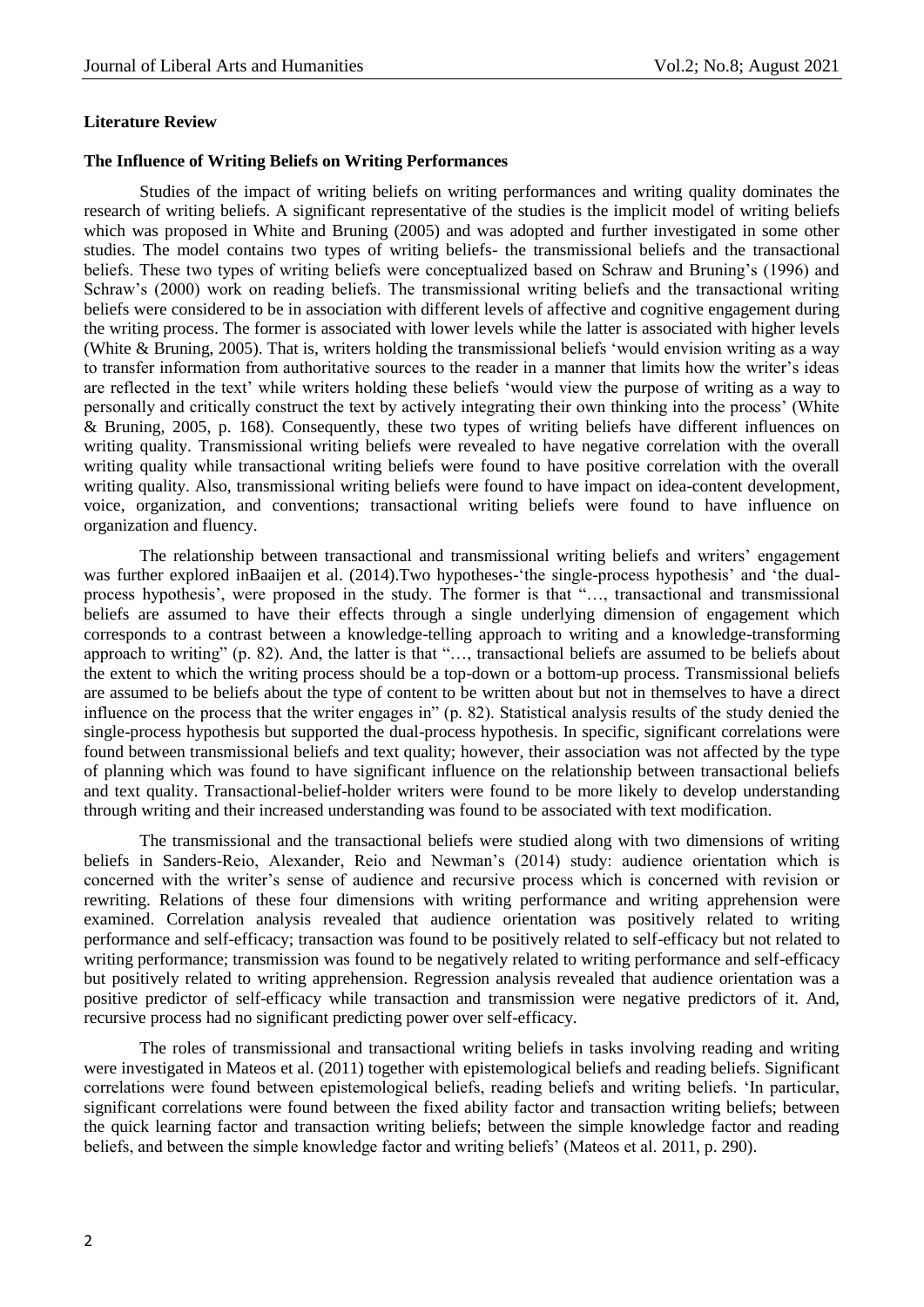# **The Influence on Writing Beliefs by Other Factors**

Besides the studies of the influence of writing beliefs on writing performances, research efforts were made to investigate the influence on writing beliefs from other affective and sociocultural constructs. Identity as a construct was addressed in Li (2007). Li investigated the interplay of the writer"s identity and beliefs about writing in writing processes. "Findings from the study indicate that the notions of culture, identity, and beliefs are tightly interwoven" (p. 60). Learners" first culture was found to influence their identity construction and writing beliefs formation in a second language setting.

Influence of gender and grade level on learners' writing beliefs were investigated in Pajares and Valiante (1999). They investigated grade level and gender differences of middle school students" beliefs about writing in their first language. The study was focused on self-efficacy beliefs which refer to 'students' beliefs about their academic capabilities' (p. 391). The study revealed that there was no significant gender difference in students' writing self-efficacy beliefs; however, girl students were more likely to consider themselves better writers than peers than boy students. Pajares and Valiante concluded that '[t]hese findings suggest that girls and boys may use a different metric when responding to traditional self-efficacy scales" (p. 390). Significant differences were found in grade level. Grade 6 students were found to believe that they had higher selfefficacy in writing than Grade 7 and Grade 8 students; and, Grade 7 students were found to believe that they had lower writing self-efficacy than Grade 6 and Grade 8 students.

In Wan (2014), the influence of sharing personal beliefs with peers on students' writing beliefs and writing practice was investigated. The focus of study was explicit metaphors that the students created. Metaphor-oriented intervention from peers was found to be helpful to students with "broadening their conceptions and understandings of various aspects of academic writing; practicising thinking critically about their own writing, and leading to positive changes in their beliefs about academics writing and their own writing practices" (p. 53).

The review of previous research literature shows that even thoughefforts were made to explore the interaction between writing beliefs and other constructs, yet they were rare. There is still gap in research of impact on writing beliefs from other constructs, calling for further research efforts.

### **Research Methodology**

### **Research Questions**

The current study aims at contributing to filling in the research gap through investigating the influence on Chinese college students" writing beliefs from factors such as gender, year of study, investment in learning writing and the English language proficiency.Specific research questions include:

a. Is there gender difference in the participants' beliefs about learning writing in English?

b. Is there any difference in beliefs about learning writing in English between undergraduate students of different Years of Study (Year 2 and Year 3)?

c. Is there any association between the participants" beliefs about learning writing in English and their selfperceived English proficiency?

d.Is there any association between the participants" beliefs about learning writing in English and their investment in the learning?

# **The Survey Participants**

Two hundred and forty-six (246) undergraduate students majoring in the English Language and Literature from a university in Beijing, China, were invited to participate in the survey. They were students of the second year and the third year of a four-year program for Bachelor"s Degree of Arts. And, they were taking courses of writing in English which are compulsory courses in the program. One hundred and sixty (160)participants in this survey are female students and thirty-nine (39)are male students. Also, one hundred and sixteen (116) participants are the second-year students and eighty-two (82) are the third-year students. One participant did not identify his/her Year of Study.

# **Research Methods and The Instrument**

# *The Research Method*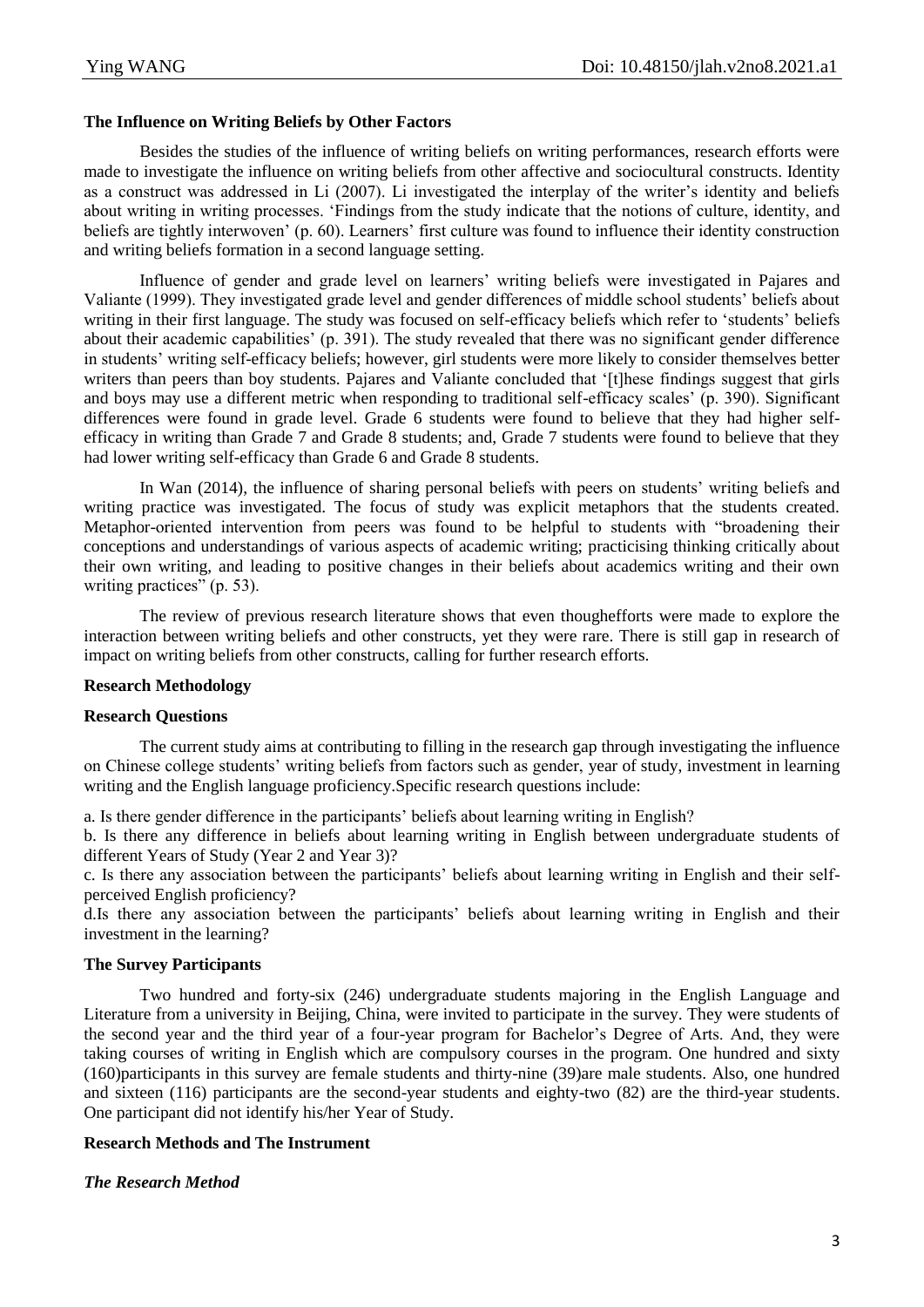This study adopted the quantitative research method. A survey was conducted with a questionnaire designed based on Beliefs about Learning Writing in English Inventory by Wang (2018) which had been designed through translating and adapting BALLI ofHorwitz (1988).

BALLI is The Beliefs About Language Learning Inventory which was designed and applied to the study of American college students' beliefs about foreign language learning by Horwitz (1988). BALLI has been widely cited, adapted and adopted in research on language learning. It is considered by scholars for example, Abdi and Asadi (2015), as a prominent representative for the normative approach to research on language learning beliefs. In this approach, beliefs about language learning are generally regarded as the learners' attitudes, opinions and notions. For example, in Horwitz (1988), 'viewpoints' and 'opinions' were used to refer to the students" beliefs about language learning. The main reason for the current study to adopt the BALLI approach to exploring writing beliefs is that BALLI is multi-dimensional and it is helpful to exploreand to gain a relatively comprehensive view of learners" beliefs about second language learning.

BALLI had been applied to studying second language learners' writing beliefs before the current study. But there were only a couple of studies and the studies were mostly restricted to the description of the subjects' writing beliefs. Booth (2003) adopted BALLI to investigate the relationship between second language learners' and tutors' beliefs about writing. Through a small-scaled survey with 33 student respondents and interviews of 5 tutors, Booth"s study revealed that there was gap between learners" and tutors" beliefs about second language writing in an academic context. For example, the student respondents of the study showed the inclination to emphasize the language aspect of writing and the cultural factors such as being in the country where the target language is spoken. To the tutors, '...their learners did not fully understand what the academic cultural entails in relation to writing, and learners were perhaps more concerned with the language aspects rather than the academic writing skills of referencing, analysis, argument, etc." (p. 3). Wang (2018) investigated Chinese undergraduate students" beliefs about writing in English which is a foreign language to them. But the investigation was restricted to descriptive study of the students" beliefs about learning writing in English. The current study is focused on factors that may have association with Chinese undergraduates" beliefs about learning writing in English.

#### *The Instrument*

The questionnaire which was designed for data collection contains two sections: the first section is the Beliefs about Learning Writing in English Inventory designed by Wang (2018) through translating and adapting BALLI of Horwitz (1988) and the second section has six questions on demographic information, the self-perceived English proficiency, the investment of time in self-study after class, and motivations for selfstudy after class.

#### **Data Collection and Analysis**

The questionnaires were distributed to the participants. One hundred and ninety-nine (199) completed questionnaires were returned. All the 199 questionnaires were found to be valid through data cleaning procedures. Data obtained through these questionnaires were analyzed with the statistical analysis software-IBM SPSS 19.0.

### **Results**

Thirty-six (36) variables were created based on the questionnaire. Descriptive analysis, the Independent-sample T-test, and correlational analysis were applied.The results are presented below.

#### **Reliability Test Results**

Thirty-one interval variables were generated based on the 31 items of the Beliefs about Learning Writing in English Inventory. These 31 variables were grouped into five dimensions according to the classification of BALLI. Cronbach alpha values of five scales based on the five dimensions of the inventory are 0.432, 0.260, 0.249, 0.482, 0.608 respectively. According to "Cronbach alpha values if items deleted" and close reading of items in the inventory, the following items were deleted from the five dimensions: Item 13 and Item 23 from Dimension 1, "The Difficulty of Learning Writing in English"; Item 1 and Item 31 from Dimension 2, "Aptitude for Learning Writing in English"; Item 6 and Item 10 from Dimension 3, "The Nature of Learning Writing in English"; Item 11 from Dimension 4, "Strategies for Learning Writing in English"; and Item 29 from Dimension 5, "Motivations and Expectations for Learning Writing in English".Five scales consisting variables generated based on the rest of items of the inventory were achieved.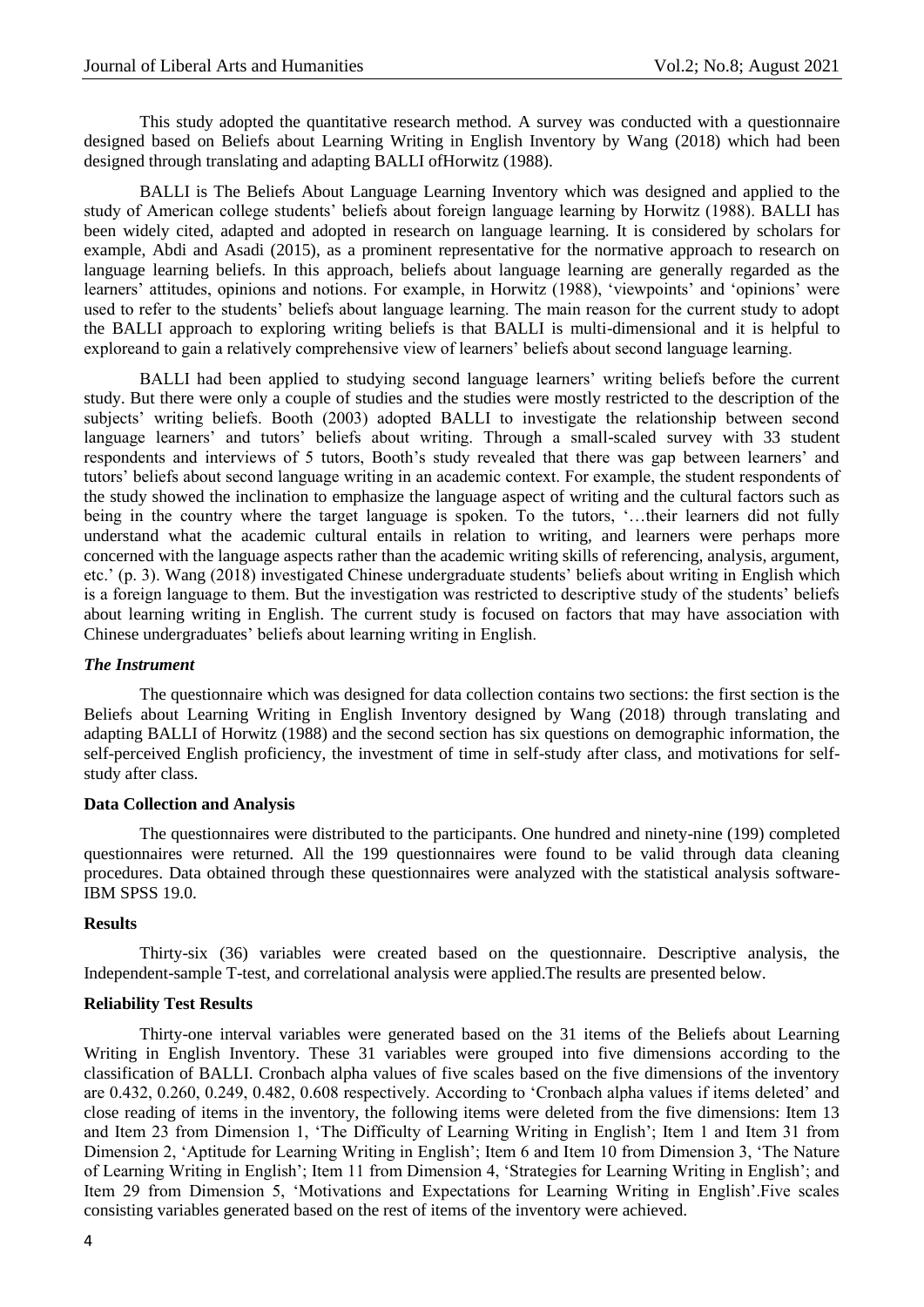The reliability test was conducted and the results are presented in Table 1. The Cronbach alpha values show that the five scales are reliable to test the participants' beliefs in learning English writing. However, it is worth noting that the Cronbach alpha values are only moderate.

| Table 1 The reliability test results                     |                       |
|----------------------------------------------------------|-----------------------|
| The Difficulty of Learning Writing in English            | Cronbach alpha values |
| 3. [The difficulty of ] writing in English that I am     | .563                  |
| trying to learn                                          |                       |
| 4. There is no difference between writing in English     |                       |
| and writing in Chinese.                                  |                       |
| 5. I believe that I will ultimately learn to write in    |                       |
| English very well.                                       |                       |
| 26. It is easier to write than to listen in English.     |                       |
| 27. It is easier to write than to speak in English.      |                       |
| Aptitude for Learning Writing in English                 | Cronbach alpha values |
| 2. Some people are born with a special ability which     | .486                  |
| helps them learn writing in English.                     |                       |
| 9. It is easier for someone who is good at writing in    |                       |
| Chinese to learn writing in English.                     |                       |
| 14. I have an aptitude of writing in English.            |                       |
| 21. Women are better than men at writing in English.     |                       |
| 30. People who can write in English are very             |                       |
| intelligent.                                             |                       |
| The Nature of Learning Writing in English                | Cronbach alpha values |
| 7. It is necessary to know the culture of English-       | .514                  |
| speaking countries in order to write in English.         |                       |
| 15. Learning writing in English is mostly a matter of    |                       |
| learning many new words.                                 |                       |
| 19. Learning writing in English is mostly a matter of    |                       |
| learning many grammatical rules.                         |                       |
| 24. Learning writing in English is mostly a matter of    |                       |
| translating from Chinese.                                |                       |
| Strategies for Learning Writing in English               | Cronbach alpha values |
| 8. One should not write anything in English until s/he   | .476                  |
| is sure that the grammar is correct.                     |                       |
| 12. If one is not sure what word to use to convey        |                       |
| meaning, s/he has to consult the dictionary.             |                       |
| 16. Practice is important to writing in English.         |                       |
| 17. I feel uneasy to display my work of writing in       |                       |
| English in front of other people.                        |                       |
| 18. If one allowed himself/herself to make mistakes      |                       |
| in the beginning of learning writing in English, it      |                       |
| would be hard for him/her to get rid of them later on.   |                       |
| 20. It is important to practice writing in class.        |                       |
| Motivations and Expectations for Learning Writing in     | Cronbach alpha values |
| English                                                  |                       |
| 22. If my ability of writing in English is good, I will  | .588                  |
| have many opportunities to use it.                       |                       |
| 25. If I write in English very well, it will help me get |                       |
| a good job.                                              |                       |
| 28. Ability of writing in English is valued in China.    |                       |
| Notes: $N=198$                                           |                       |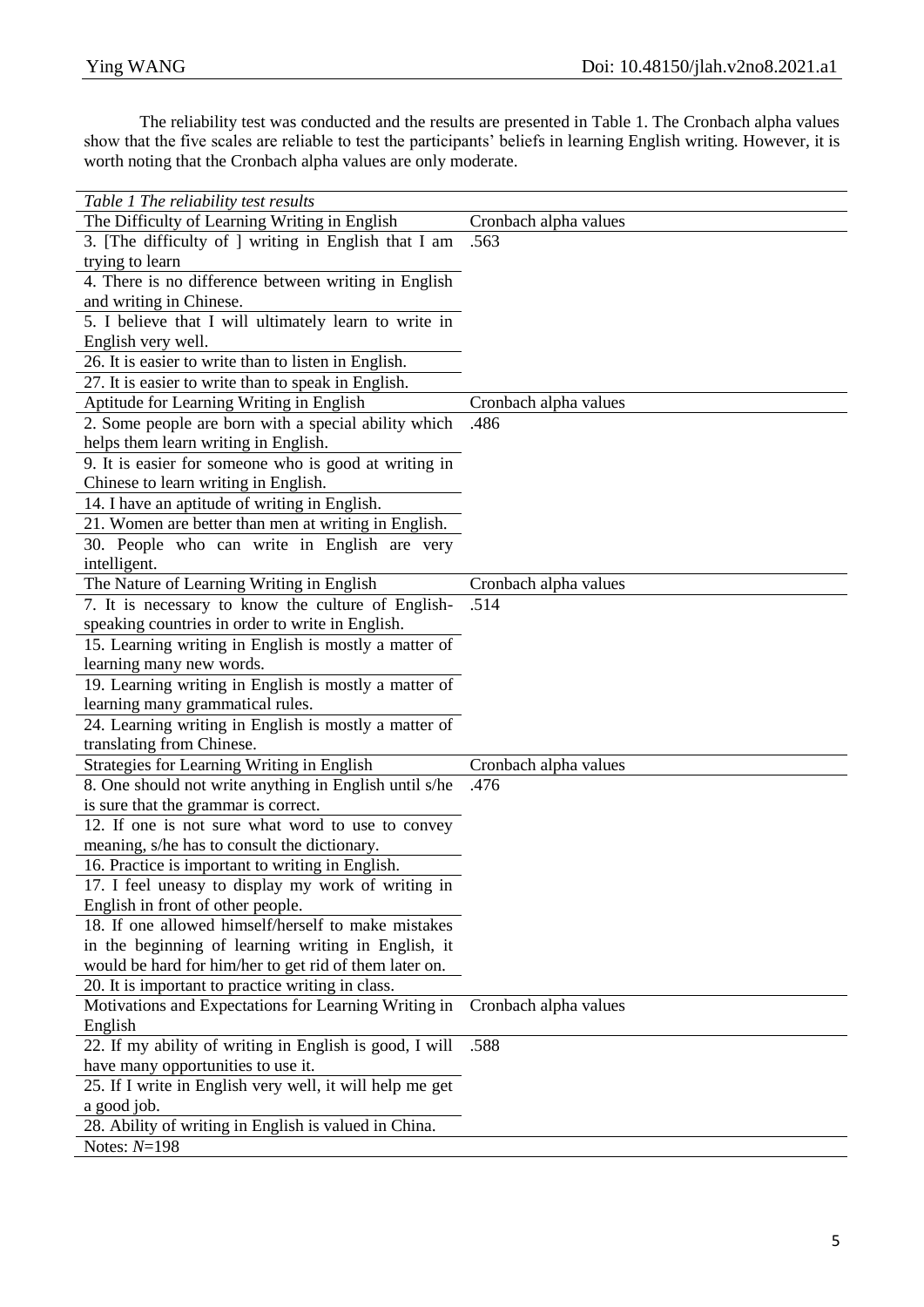#### **Descriptive Analysis Results**

#### *Beliefs about Learning Writing in English*

Based on the reliability test results, five variables were calculated through adding the values of variables in the five scales respectively. These five variables are named "The Difficulty of Learning Writing in English", "Aptitude for Learning Writing in English", "The Nature of Learning Writing in English", "Strategies for Learning Writing in English' and 'Motivations and Expectations for Learning Writing in English'. The value of 'The Difficulty of Learning Writing in English' ranges from 5 to 25, the value of 'Aptitude for Learning Writing in English' from 5 to 25, the value of 'The Nature of Learning Writing in English' from 4 to 20, the value of "Strategies for Learning Writing in English" from 6 to 30, and the value of "Motivations and Expectations for Learning Writing in English" from 3 to 15. Descriptive analysis was applied to these five variables and the results are shown in Table 2.

According to design of the scale, the bigger the value of "The Difficulty of Learning Writing in English' is, the easier the respondent considers learning writing in English. Therefore, the Mean, Median and Mode values of 'The Difficulty of Learning English' show that the participants considered learning writing in moderately difficult.

A bigger value of "Aptitude for Learning Writing in English" means the respondent is more likely to hold the belief in presupposed impact on the aptitude for learning from factors such as talent and gender. The Mean, Median and Mode values of "Aptitude for Learning Writing in English" show that the participants neither agreed nor disagreed with the presupposed impact on aptitude for learning writing in English. They held an ambivalent attitude.

A bigger value of "The Nature of Learning Writing in English" means the respondent is more likely to believe that in nature learning writing in English is a process of learning in the traditional grammar approach. That is, learning writing in English is mostly a process of learning vocabulary and grammatical rules. The Mean, Median and Mode values of "The Nature of Learning Writing in English" show that the participants disagreed with this belief.

A bigger value of "Strategies for Learning Writing in English" means that the respondent is more likely to believe in strategies of a prescriptive approach. S/he is conscious of correct grammar and word choice and considers practice important. The Mean, Median and Mode values of "Strategies for Learning Writing in English' show that the participants tended to agree with this belief. They showed an ambivalent attitude, not firmly holding this belief.

A bigger value of "Motivations and Expectations for Learning Writing in English" means the respondent is more likely to hold an instrumental motivation for learning writing in English. The Mean, Median and Mode values of "Motivations and Expectations for Learning Writing in English" show that the participants had an instrumental motivation for learning writing in English.

| <i>Engusn</i>                                     |       |        |      |                 |
|---------------------------------------------------|-------|--------|------|-----------------|
|                                                   | Mean  | Median | Mode | <b>Standard</b> |
|                                                   |       |        |      | Deviation       |
| The Difficulty of Learning Writing in English     | 14.82 | 15.00  | 15   | 2.624           |
| Aptitude for Learning Writing in English          | 15.24 | 15.00  | 15   | 2.511           |
| The Nature of Learning Writing in English         | 9.67  | 9.00   | Q    | 2.139           |
| Strategies for Learning Writing in English        | 20.90 | 21.00  | 21   | 2.932           |
| Motivations and Expectations for Learning Writing | 11.08 | 11.00  | 12   | 1.809           |
| in English                                        |       |        |      |                 |
| $N=199$                                           |       |        |      |                 |

*Table 2 The descriptive analysis results of Chinese undergraduate students' beliefs about learning writing in English*

### *The Self-Perceived Proficiency in English*

The participants were asked to self-evaluate their proficiency in English with a five-point Likert scale of which "1" represents "very bad" while "5" represents "very good". The descriptive analysis results are presented in Table 3.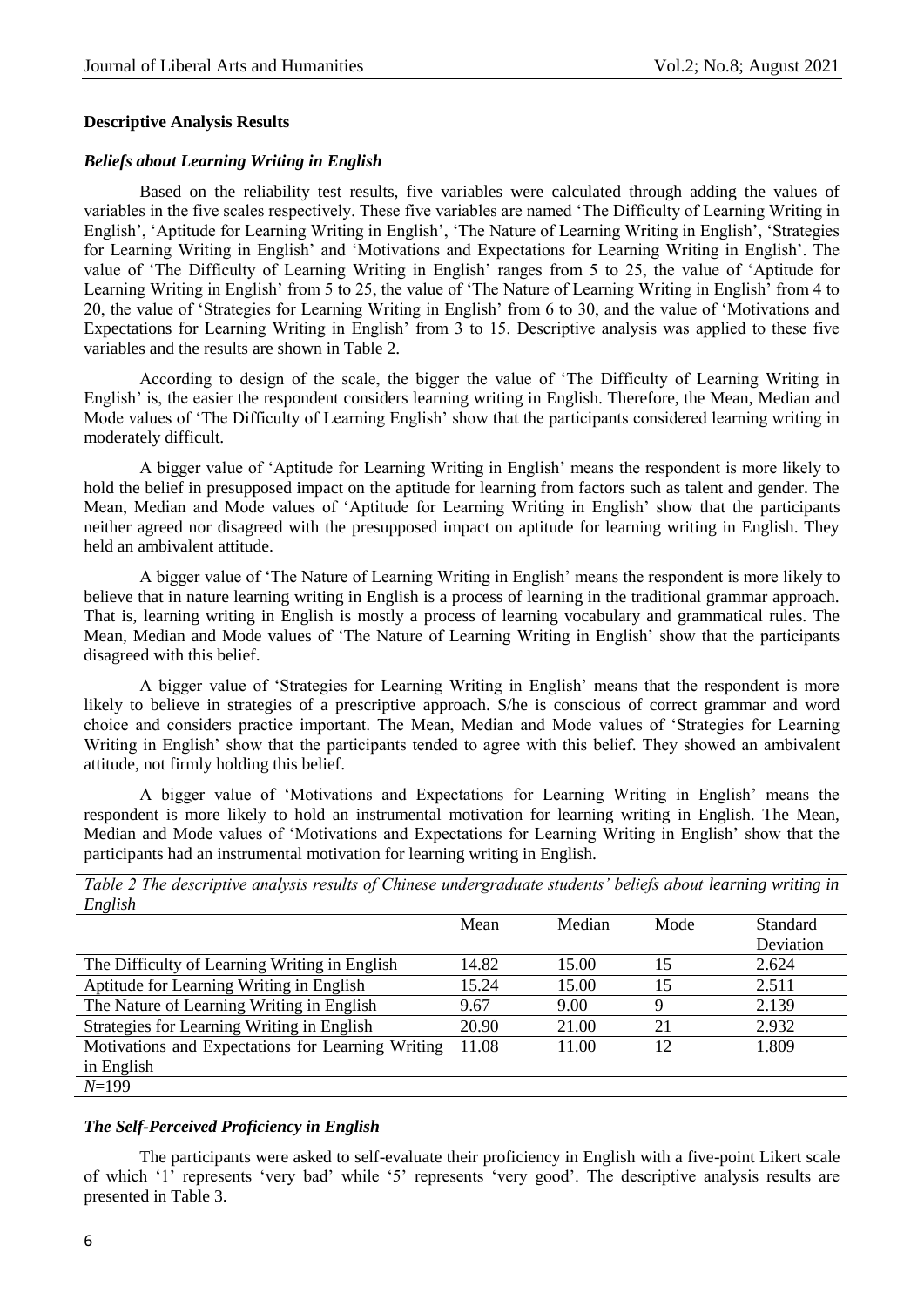The majority of participants (70.9%) reported that their proficiency in English is "neither good nor bad". These results reveal that the participants in this study consider their proficiency in English average.

| Table 3The self-perceived proficiency in English  |      |        |      |                           |
|---------------------------------------------------|------|--------|------|---------------------------|
|                                                   | Mean | Median | Mode | <b>Standard Deviation</b> |
| What do you think of your proficiency in English? | 3.04 | 3.00   |      | .642                      |
| Notes: $N=199$                                    |      |        |      |                           |

# *Time Invested in Self-Study of Writing in English after Class*

The participants were asked to report how much time they usually use every week to learn writing in English after class with a multiple-choice question in the questionnaire. A nominal variable was generated based on this question. Frequency test shows that the majority of participants (50.3%) usually spend 1-2 hours (2 hours included) every week in learning writing in English after class; 30.7% of the participants usually spend less than one hour every week; 14.6% of the participants spend 2-3 hours (3 hours included) every week; and the rest of 4.5% spend more than three hours every week in learning writing in English after class.

# *Motivations for Investment in Self-Study of Writing in English after Class*

A multiple-choice question was designed on the participants" motivations of spending time in learning writing in English after class. A nominal variable was generated based on this question. Frequency test shows that 66.3% of participants reported that the primary reason for them to spend time in learning writing in English after class was to complete the instructor's assignments; 21.6% of the participants reported that their primary reason was to achieve good grades in exams; and the rest of 12.1% reported that interest in writing in English was their primary reason to spend time in learning and practice after class.

# **Independent-Sample T-Test Results**

# *Group Difference in Beliefs about Learning Writing in Englishby Gender*

An independent-sample T-test was conducted with Gender as the independent variable and the five variables on Chinese undergraduate students" beliefs about learning writing in English, "The Difficulty of Learning Writing in English', 'Aptitude for Learning Writing in English', 'The Nature of Learning Writing in English", "Strategies for Learning Writing in English" and "Motivations and Expectations for Learning Writing in English' as the dependent variables. Levene's Test for Equality of Variances and t-test for Equality of Means revealed that there were significant differences between female students and male students only in"Aptitude for Learning Writing in English". The results are shown in Table 4. It is worth noting that there is a big difference between the number of female students and that of male students. Data collection of this study was carried out on a random sampling basis. The big difference in the number of participants in the two groups complies with the status quo that there are usually far more female students than male students in foreign language majors, which should be taken into consideration in understanding the Independent-sample T-test results.

As mentioned previously, a bigger value of 'Aptitude for Learning Writing in English' means the respondent is more likely to hold the belief in presupposed impact on the aptitude for learning from factors such as talent and gender. The results show that male students agreed with the presupposed impact on learning writing in English more than female students did.

*Table 4Group Difference in Beliefs about Learning Writing in English by Gender (Independent Sample T-Test)*

| Item                                                                                   |  | dt | Sig. | M |  | SΡ |   |  |  |
|----------------------------------------------------------------------------------------|--|----|------|---|--|----|---|--|--|
|                                                                                        |  |    |      |   |  |    | M |  |  |
| Aptitude for Learning Writing in English<br>14.88 16.76 2.227<br>-4.336<br>196<br>.000 |  |    |      |   |  |    |   |  |  |
| Notes: $p<.05$ (two-tailed); F=female students, $n=160$ ; M=male students, $n=38$ .    |  |    |      |   |  |    |   |  |  |

# *Group Difference in Beliefs about Learning Writing in Englishby Year of Study*

An independent-sample T-test was conducted with Year of Study as the independent variable and the five variables on Chinese undergraduate students" beliefs about learning writing in English, "The Difficulty of Learning Writing in English", "Aptitude for Learning Writing in English", "The Nature of Learning Writing in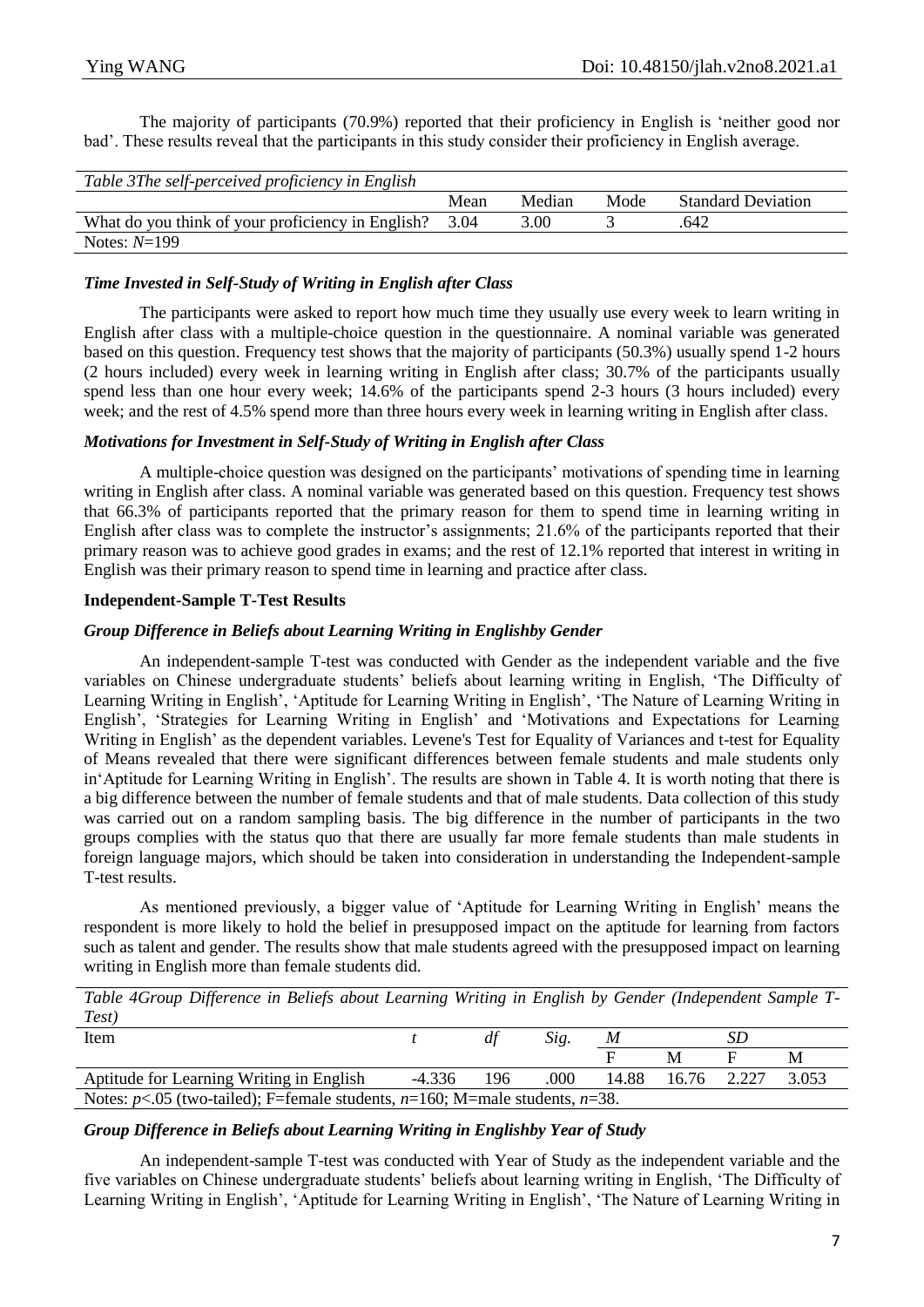English", "Strategies for Learning Writing in English" and "Motivations and Expectations for Learning Writing in English' as the dependent variables.

Levene's Test for Equality of Variances and t-test for Equality of Means revealed that there were significant differences between students of the  $2<sup>nd</sup>$  year and students of the  $3<sup>rd</sup>$  yearonly in 'The Nature of Learning Writing in English'. The results are shown in Table 5.

A bigger value of "The Nature of Learning Writing in English" means the respondent is more likely to believe that in nature learning writing in English is a process of learning in the traditional grammar approach. The results reveal that students of the  $2<sup>nd</sup>$  year of study agreed more than those of the  $3<sup>rd</sup>$ yearwith the belief thatlearning writing in English is mostly a process of learning vocabulary and grammatical rules.

*Table 5Group Difference in Beliefs about Learning Writing in English by Year of Study (Independent Sample T-Test)*

| Item                                                                                                               |       | df  | Sig. | $\boldsymbol{M}$ | SD   |       |       |
|--------------------------------------------------------------------------------------------------------------------|-------|-----|------|------------------|------|-------|-------|
|                                                                                                                    |       |     |      |                  | V3   | Y2.   | Y3    |
| The Nature of Learning Writing in English                                                                          | 2.095 | 196 | .037 | 9.90             | 9.27 | 2.010 | 2.172 |
| Notes: $p<0.05$ (two-tailed); Y2= students of the second year of study, $n=116$ ; Y3=students of the third year of |       |     |      |                  |      |       |       |
| study, $n=82$ .                                                                                                    |       |     |      |                  |      |       |       |

# *Group Difference in Beliefs about Learning Writing in Englishby Investment of Timein Self-Study*

A variablewas generated based on Question 4, Part II of the questionnaire- "How much time do you spend in learning to write in English after class every week?". The variable was transformed based on descriptive analysis results. That is, '1' and '2' were transformed into '1' for the new variable which means "less than 2 hours (2 hours included) every week" and "3" and "4" were transformed into "2" for the new variable which means "more than 2 hours every week". The new variable, "Investment of Time in Self-study Every Week" was adopted as the independent variable into the Independent Sample T-test while the five variables on Chinese undergraduate students" beliefs about learning writing in English, "The Difficulty of Learning Writing in English", "Aptitude for Learning Writing in English", "The Nature of Learning Writing in English", "Strategies for Learning Writing in English" and "Motivations and Expectations for Learning Writing in English' were adopted as the dependent variables. Levene's Test for Equality of Variances and ttest for Equality of Means revealed that there were significant differences between the two groups only in"The Difficulty of Learning Writing in English.The results are shown in Table 6.

According to design of the scale, the bigger the value of "The Difficulty of Learning Writing in English" is, the easier the participant considers learning writing in English. The results show that students that usually spend more than 2 hours (Group 2) in self-study of writing in English were more likely to consider learning writing in English easy than those that usually spend less than 2 hours every week (Group 1).

|  |                                        |  |  |  |  | Table 6Group Difference in Beliefs about learning writing in English by Investment of Time in Self-study |  |  |
|--|----------------------------------------|--|--|--|--|----------------------------------------------------------------------------------------------------------|--|--|
|  | Every Week (Independent Sample T-Test) |  |  |  |  |                                                                                                          |  |  |

| Item                                                                                                       | df | Sig.                         | $\boldsymbol{M}$ |    | SD. |                |
|------------------------------------------------------------------------------------------------------------|----|------------------------------|------------------|----|-----|----------------|
|                                                                                                            |    |                              |                  | G2 | G1  | G <sub>2</sub> |
| The Difficulty of Learning Writing in -2.394                                                               |    | 43.55 .021 14.53 16.03 2.225 |                  |    |     | 3.687          |
| English                                                                                                    |    |                              |                  |    |     |                |
| Notes: $p<.05$ (two-tailed); Group1 (G1)= spend less than 2 hours (2 hours included) every week, $n=161$ ; |    |                              |                  |    |     |                |
|                                                                                                            |    |                              |                  |    |     |                |

Group2 (G2)= spend more than 2 hours every week, *n*= 38.

### **Correlations between the Self-Perceived Proficiency in English and the Beliefs about Learning Writing in English**

Pearson Product-moment Correlation analysis was performed to investigate the relationship between the participants" self-perceived proficiency in English and their beliefs about learning writing in English. The selfperceived proficiency in English was found to be moderately correlated with "The Difficulty of Learning Writing in English' ( $r= 0.370$ ,  $p= 0.000<0.05$ ,  $N=198$ ) and 'Aptitude for Learning Writing in English' ( $r=$ 0.311,  $p= 0.000<0.05$ ,  $N=197$ ). The results reveal that the better the participants thought their English proficiency was, the easier they considered learning writing in English; the better the participants thought their English proficiency was, the more likely they were to agree with presupposed impact on learning writing in English from factors such as talent and gender.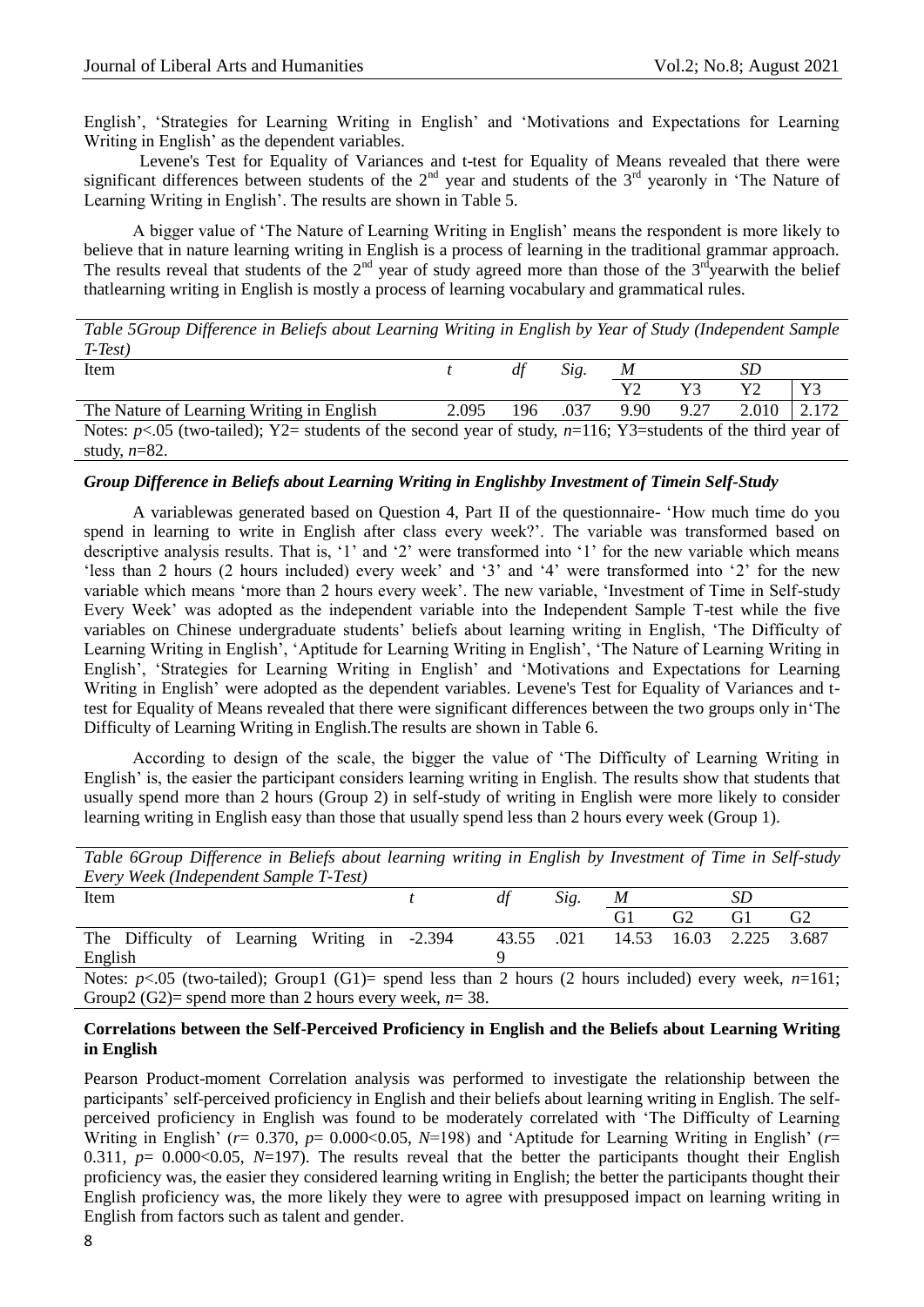# **Discussion and Conclusions**

# **Discussionof Research Findings**

Data analysis of the current study identified four factors which have relationships with the students' beliefs about learning writing in English: gender, year of study, investment of time in self-study, and selfperceived proficiency in English. These factors were revealed to have impact on various dimensions of the students" beliefs about learning writing in English.

Gender was revealed to have influence on the students" beliefs about "Aptitude for Learning Writing in English". Male students agreed with the presupposed impact on learning writing in English more than female students did. They associated writing aptitude in English with talents and a "natural" transference from Chinese writing aptitude."Talent" sounds primordial rather than constructible. If a student attributed his/her achievement or frustration in learning writing in English to "talents", there would be the risk of lacking realistic and practical encouraging force for them to sustain learning. In this sense, male students" beliefs seem less constructivist than those of female students.At the same time, it is worth noting that in this study there is a big difference between the number of male students and that of female students. Therefore, caution should be taken to generalize the conclusion to the whole target population of second language writing learners. In addition, further study with in-depth interviews is suggested in order to explore reasons for the gender differences.

Year of Study was found to have association with"The Nature of Learning Writing in English'. Students of the  $2<sup>nd</sup>$  year of study agreed more than those of the  $3<sup>rd</sup>$  year with the belief that learning writing in English is mostly a process of learning vocabulary and grammatical rules. This finding shows that students" beliefs are dynamic. The beliefs may change with time and what"s more important, they may change as a result of taking course of writing in English and engaging in other learning activities about writing in English. Students that participated in this study received a course of writing in English in the  $2<sup>nd</sup>$  year of study in whichthey are guided by the instructors to acquire knowledge and develop skills about writing traditional essays in Englishin college education context. After taking this course of two semesters, when they began their 3rd year of study, they may have had new understandings of learning writing in English. And, their beliefs change. Also, students of the  $3<sup>rd</sup>$  year have a course of academic writing in English which is further study based on what they have learned in the course of writing in English in the 2<sup>nd</sup> year of study. Their experience of taking this course will contribute to their understanding of the nature of learning writing in English which will lead to changes in beliefs.All in all, students" beliefs about learning writing in English are not static. Their understanding of the nature of learning writing in English in particular changes with their different years of study in college. However, this study is restricted to identifying differences in students' beliefs about learning writing in English in association with their different years of study. It would be informative if further study could be conducted to investigate what in specific may cause the differences with in-depth interviews. For example, the role of courses of writing in English in causing the changes in students" beliefs should be probed into.

The investment of time in self-study was found to be associated with "The Difficulty of Learning Writing in English'. Students that usually spend more than 2 hours (Group 2) in self-study of writing in English were more likely to consider learning writing in English easy than those that usually spend less than 2 hours every week. The investment of time in self-study is behavorial rather than characteristic like gender and year of study. The association between the investment of time in self-study and the students" beliefs about learning writing in English suggests that the beliefs about learning writing in English can be adjusted through learning behaviors. This study is limited to investigating the association between students' beliefs about learning writing in English and their investment of time in self-study after class. The specific mechanism of the association is beyond the scope of this study. But it is worthwhile to investigate the possible bridging factors between the students' investment of time in study and their beliefs. A hypothesis is that more investment of time and energy in learning may result in satisfactory achievements which may strengthen the student"s belief in his/her aptitude in writing in English. And, confidence they gained from good aptitude may be a reason for them to consider the learning tasks easy. Further study is suggested to test this hypothesis.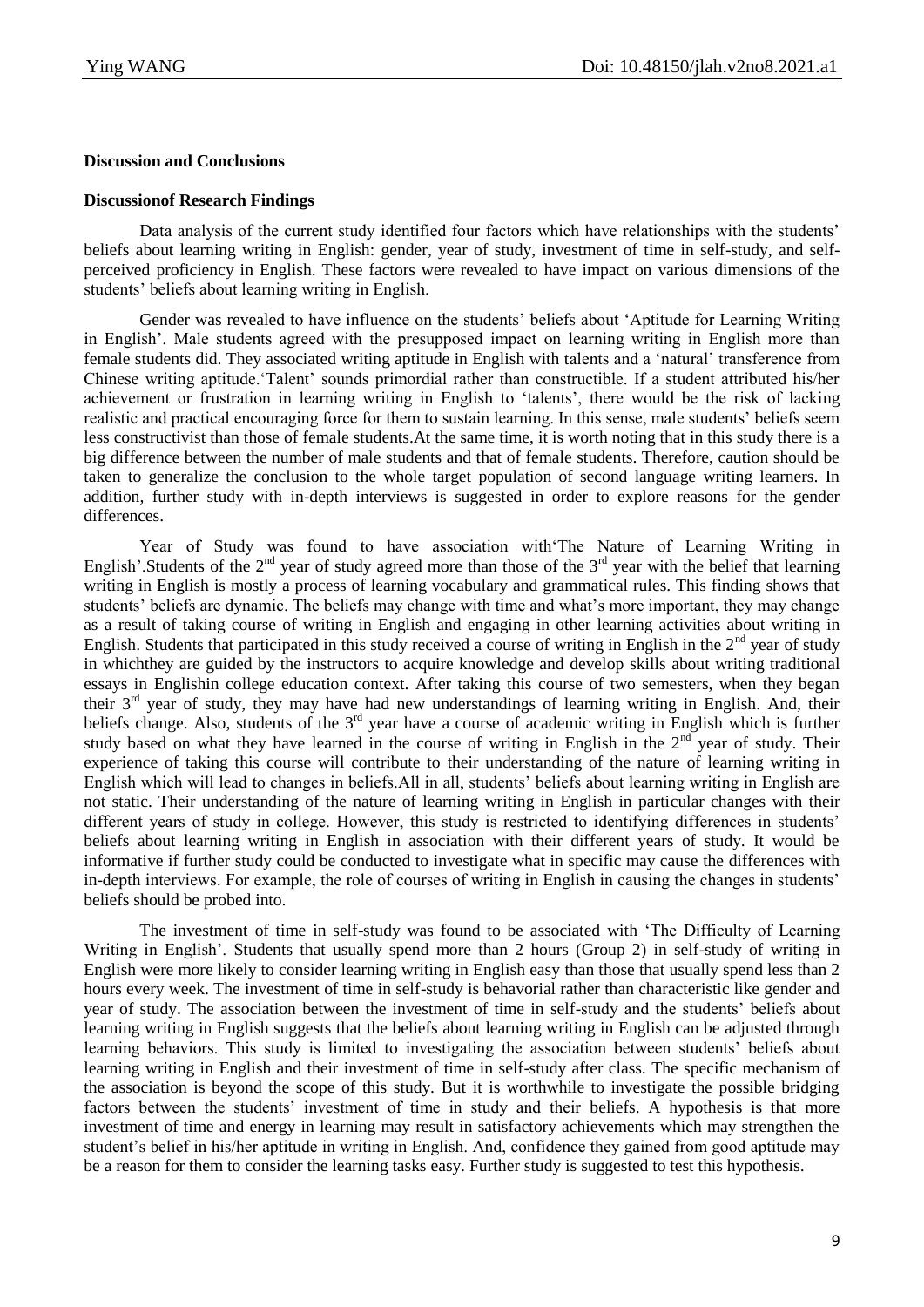Students" self-perceived proficiency of English was found to have association with beliefs about"The Difficulty of Learning Writing in English" and "Aptitude for Learning Writing in English". The better the students thought their English proficiency was, the easier they would consider learning writing in English and the more likely they would be to agree with presupposed impact on learning writing in English from factors such as talent and gender.Proficiency of English is definitely the foundation for good writing ability in English. It is no surprise to find the association between the students" self-perceived proficiency of English and their beliefs about the difficulty of and the aptitude for learning writing in English. At the same time, confirming the association between the students" beliefs about learning writing in English and their English proficiency is significant to teaching and learning practice. It may be a helpful strategy for teachers of English writing to guide students who are not confident in their aptitude for learning writing in English to start changing the status quo with improving their English language proficiency.

#### **Conclusions**

In conclusion, students' beliefs about writing in English as a second/foreign language are affected by various factors. In this study, *gender*, *year of study*, *investment of time in self-study* and *language proficiency* have been found to have associations with the students" beliefs about learning writing in English.

Awareness of associations between these factors and students" beliefs about writing in English as a second/foreign language may offer some help to instructors of writing courses in understanding their students' attitudes towards the learning and offering proper instructions. For example, awareness of gender difference in students" writing beliefs may help the instructors to recognize differences in expectations, coping strategies, etc. between male students and female students. In this sense, they could have more realistic perception of different performances of both genders and offer appropriate directions. This is of practical value especially in courses of language majors in which usually the number of female students is much larger than that of male students. Also, understanding of the association between students" beliefs about writing and their investment in self-study may help the instructors to interfere with students' investment in learning. If students' investment of time in learning were unsatisfactory and led topossible under-achievements,the instructor could consider starting with correcting their inappropriate beliefs.

This study is limited to exploring what factors may have impact on students' writing beliefs. It will be very valuable in future studies to explore in-depth how these factors interact with students" writing beliefs with qualitative research methods. Also, incorporating students' performances in writing into research will be significant to investigatingthe association between second language writing beliefs and these factors.

# **References**

- Abdi, H. and Asadi, B. (2015). A synopsis of researches on teachers" and students" beliefs about language learning. *International Journal on Studies in English Language and Literature (IJSELL), 3*(4), 104-114.
- Baaijen, V. M., Galbraith, D., and de Glopper, K. (2014). Effects of writing beliefs and planning on writing performance. *Learning and Instruction, 33*, 81-91. http://dx.doi.org/10.1016/j.learninstruc.2014.04.001
- Booth, P. (2003). What is the relationship between second language learners' and tutors' beliefs about writing in an academic environment? *Camling Proceedings, 1*,100-106.
- Graham, S., Schwartz, S. S., and MacArthur, C. A. (1993). Knowledge of writing and the composing process, attitude toward writing, and self-efficacy for students with and without learning disabilities. *Journal of Learning Disabilities, 26*, 237-249. http://dx.doi.org/10.1177/002221949302600404.
- Horwitz, E. K. (1988). The beliefs about language learning of beginning university foreign language students. *The Modern Language Journal, 72*(3), 283-294.
- Li, X.M. (2007). Identities and beliefs in ESL Writing: from product to processes. *TESL Canada Journal, 25*(1), 41-64. https://doi.org/10.18806/tesl.v25i1.107
- Mateos, M., Cuevas, I., Martín, E., Martín, A., Echeita, G. and Luna, M. (2011). Reading to write an argumentation: the role of epistemological, reading and writing beliefs. *Journal of Research in Reading, 34*(3), 281-297. DOI: 10.1111/j.1467-9817.2010.01437.x